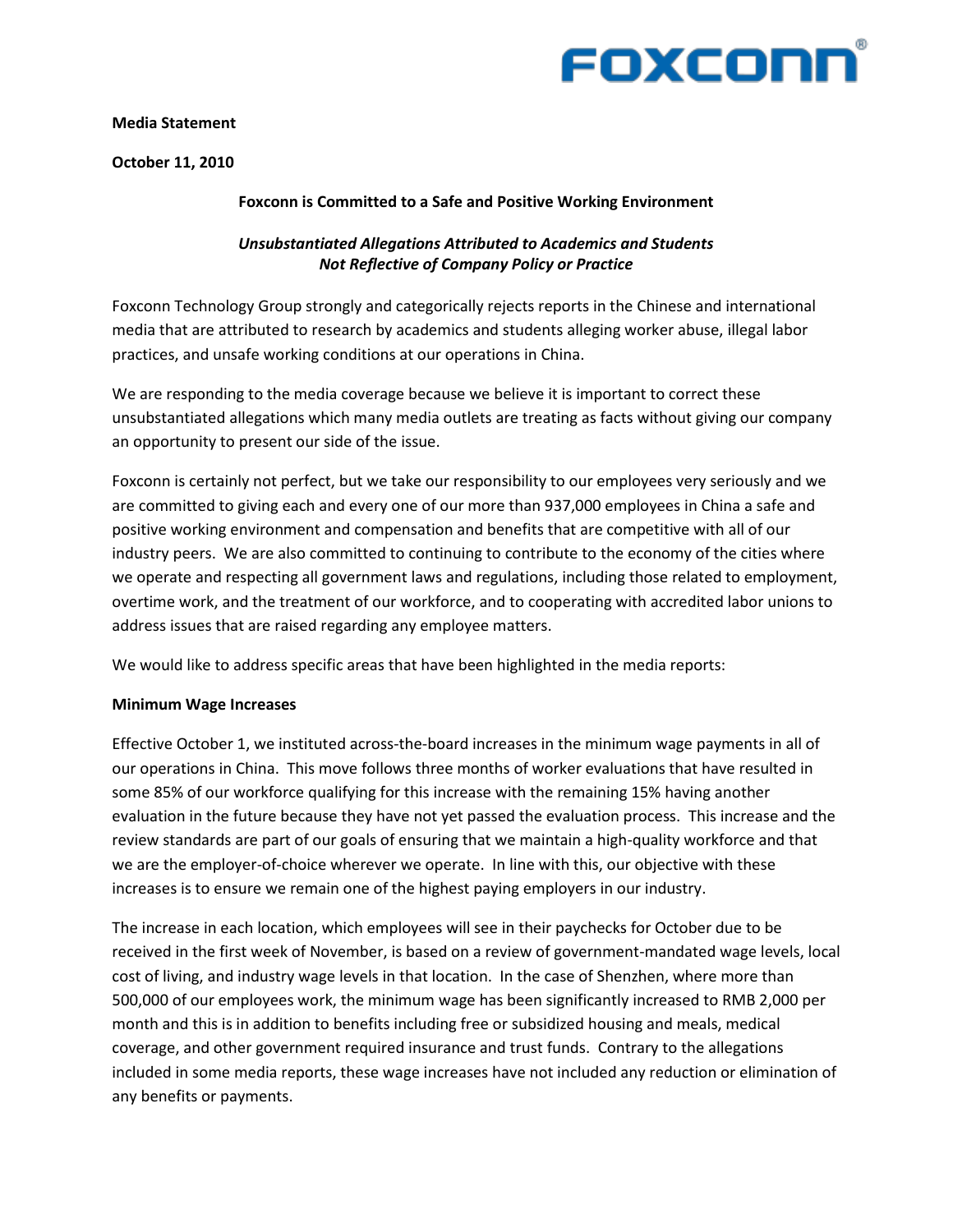

## **Overtime**

Chinese government law states that employees can legally request overtime work in excess of the government-mandated maximum of 36 hours per month and our policy is to honor such voluntary requests but to also ensure that such work does not exceed the Electronic Industry Citizenship Coalition (EICC) guidelines of no more than 60 hours per week including overtime that are the accepted industry standards. Workers are paid 1.5 times the basic salary when working overtime on weekdays and 2 times the basic salary when working overtime on weekends and 3 times the basic salary when working overtime on national holidays. All overtime is voluntary and all overtime is compensated in compliance with Chinese government law.

Average monthly overtime from June to September for employees volunteering for such work was 57.3 hours for June, 58.5 hours for July, 59.7 hours for August, and 63.1 hours for September (to compensate for the Mid-Autumn Festival), which is well within the EICC guidelines.

In line with the significant salary increases we have instituted, we are working to bring overtime hours down to no more than 36 hours per month from the current EICC standard and we are doing this through the hiring of more workers and the expansion of our operations to regions that are closer to the home provinces of the majority of our workforce. While we remain compliant with government laws and regulations regarding overtime, our goal is to meet the target of 36 hours within 2011. The new wage levels will ensure that our workers maintain the same or higher income levels with these reduced overtime hours that they had if they worked more hours under the previous compensation arrangement.

## **Student Interns**

Like many of our industry peers, Foxconn cooperates with accredited vocational and technical schools in China to provide short-term on-the-job training for their students who are aged 16 years and above. While these training programs are administered by the individual schools, who remain responsible for general insurance coverage for the trainees, Foxconn does provide a full package of compensation and benefits during these internship periods. This includes housing and meals and medical and accident coverage for all trainees. Foxconn compensation levels for interns are equivalent to that of the basic workers and higher than the government regulated levels and the average internship period is between two and six months.

Interns currently comprise 7.6% of our total employee population in China and at no time has this percentage ever exceeded 15% even during the summer peak seasons when more students want to enroll in the internship program. Interns are not allowed to engage in any job that is classified as dangerous or hazardous.

While we have found a small number of incidents where interns have voluntarily and legally worked overtime hours, we are working hard to institute a ban on any overtime work by interns and we are in the process of ensuring that this important policy is enforced across all of our operations.